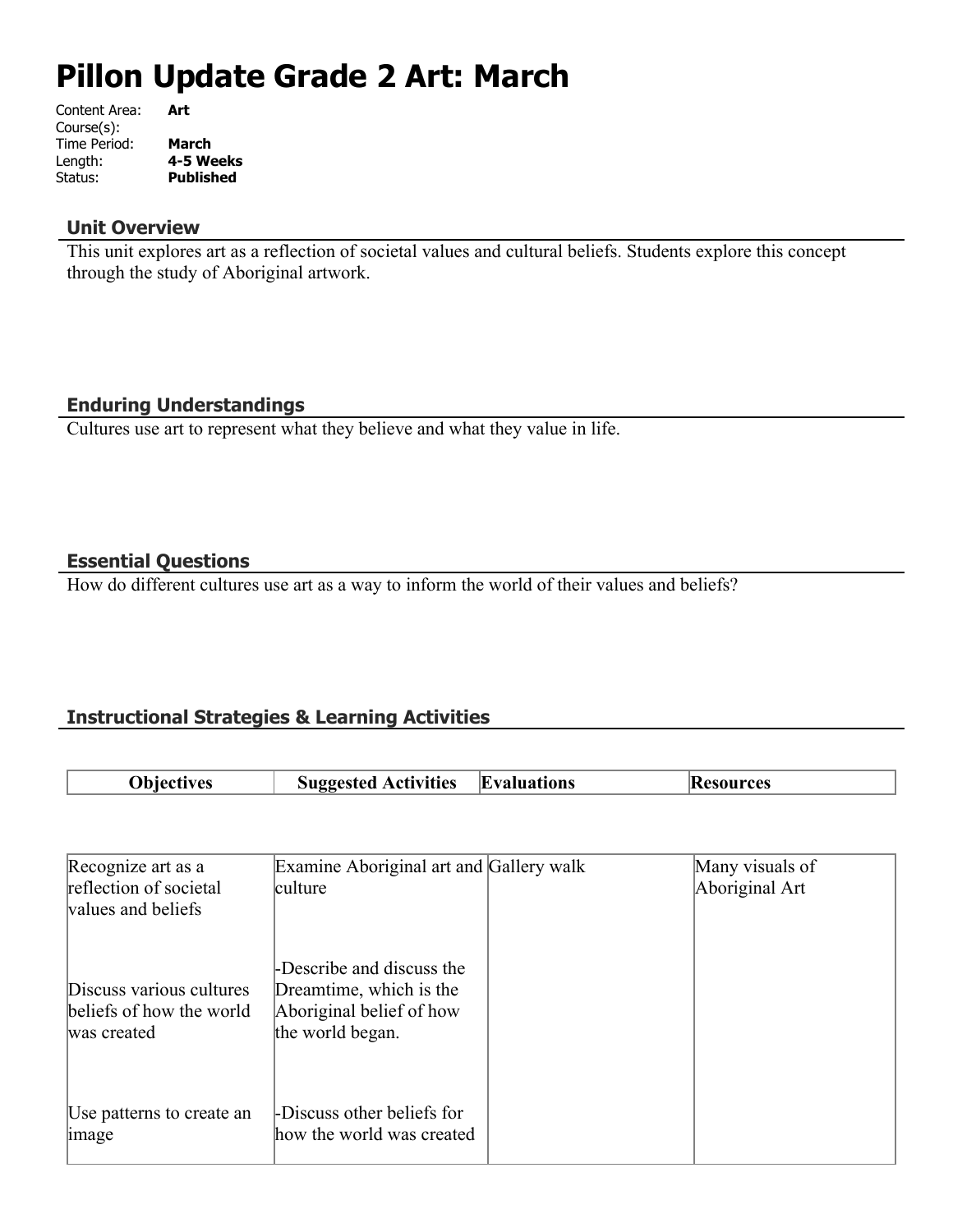| Consider warm and cool<br>colors for various effects | -Discuss how art can<br>describe a cultural                                                                             |  |
|------------------------------------------------------|-------------------------------------------------------------------------------------------------------------------------|--|
|                                                      | -Create a painting<br>portraying an animal of<br>importance in student's life<br>in same style as Aboriginal<br>Artists |  |

# **Integration of Career Readiness, Life Literacies and Key Skills**

Students will understand that the concept of work is different all over the world.

| <b>TECH.9.4.2.CL</b> | Creativity and Innovation                                                                                  |
|----------------------|------------------------------------------------------------------------------------------------------------|
| <b>TECH.9.4.2.CT</b> | <b>Critical Thinking and Problem-solving</b>                                                               |
| TECH.9.4.2.CI.1      | Demonstrate openness to new ideas and perspectives (e.g., 1.1.2.CR1a, 2.1.2.EH.1,<br>6.1.2. Civics CM. 2). |
| TECH.9.4.2.CI.2      | Demonstrate originality and inventiveness in work (e.g., 1.3A.2CR1a).                                      |
| TECH.9.4.2.CT.3      | Use a variety of types of thinking to solve problems (e.g., inductive, deductive).                         |
| <b>WRK.9.2.2.CAP</b> | Career Awareness and Planning                                                                              |

# **Technology and Design Integration**

Students will interact with the lesson through the use of the Smartboard.

| CS.K-2.8.1.2.NI.2 | Describe how the Internet enables individuals to connect with others worldwide.                                                        |
|-------------------|----------------------------------------------------------------------------------------------------------------------------------------|
| CS.K-2.8.1.2.NI.1 | Model and describe how individuals use computers to connect to other individuals, places,<br>information, and ideas through a network. |

# **Interdisciplinary Connections**

| SOC.6.1.4.D.CS5 | Cultures include traditions, popular beliefs, and commonly held values, ideas, and<br>assumptions that are generally accepted by a particular group of people. |
|-----------------|----------------------------------------------------------------------------------------------------------------------------------------------------------------|
| SOC.6.1.4.D.13  | Describe how culture is expressed through and influenced by the behavior of people.                                                                            |
| LA.SL.2.1       | Participate in collaborative conversations with diverse partners about grade 2 topics and<br>texts with peers and adults in small and larger groups.           |
| LA.SL.2.2       | Recount or describe key ideas or details from a text read aloud or information presented<br>orally or through other media.                                     |
| LA.SL.2.3       | Ask and answer questions about what a speaker says in order to clarify comprehension,                                                                          |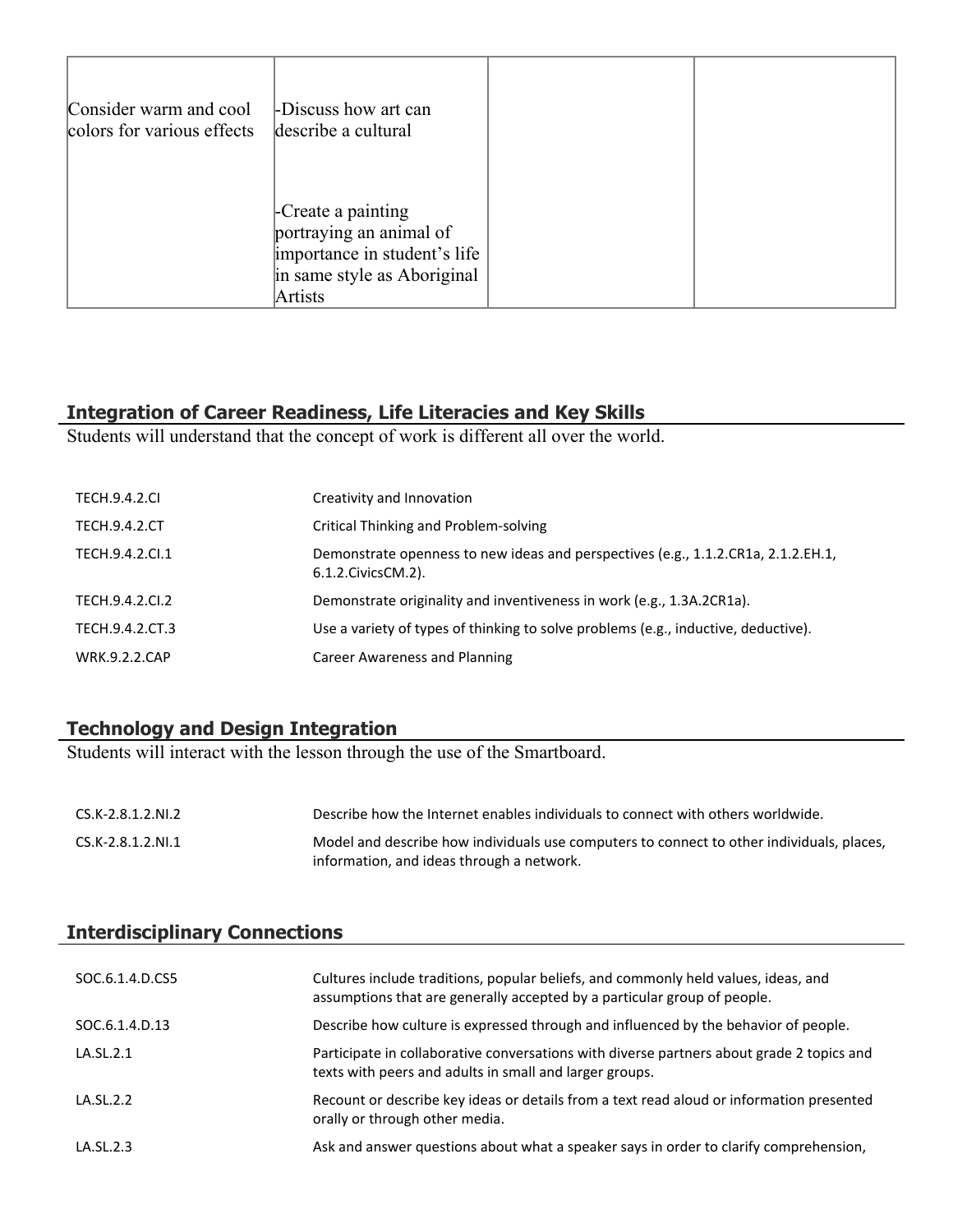|                | gather additional information, or deepen understanding of a topic or issue.                                           |
|----------------|-----------------------------------------------------------------------------------------------------------------------|
| SOC.6.1.4.A.14 | Describe how the world is divided into many nations that have their own governments,<br>languages, customs, and laws. |

## **Differentiation**

- Understand that gifted students, just like all students, come to school to learn and be challenged.
- Pre-assess your students. Find out their areas of strength as well as those areas you may need to address before students move on.
- Consider grouping gifted students together for at least part of the school day.
- Plan for differentiation. Consider pre-assessments, extension activities, and compacting the curriculum.
- Use phrases like "You've shown you don't need more practice" or "You need more practice" instead of words like "qualify" or "eligible" when referring to extension work.
- Encourage high-ability students to take on challenges. Because they're often used to getting good grades, gifted students may be risk averse.

#### **Definitions of Differentiation Components**:

- o Content the specific information that is to be taught in the lesson/unit/course of instruction.
- o Process how the student will acquire the content information.
- o Product how the student will demonstrate understanding of the content.
- o Learning Environment the environment where learning is taking place including physical location and/or student grouping

#### **Differentiation occurring in this unit:**

Students will be encouraged to improve and challenge thier art skills as they proceed.

Simpler instructions and tasks will be assigned for struggling students

#### For Gifted.

Encourage students to explore concepts in depth and encourage independent studies or investigations. Use thematic instruction to connect learning across the curriculum. Encourage creative expression and thinking by allowing students to choose how to approach a problem or assignment. Expand students' time for free reading. Invite students to explore different points of view on a topic of study and compare the two. Provide learning centers where students are in charge of their learning. Brainstorm with gifted children on what types of projects they would like to explore to extend what they're learning in the classroom. Determine where students' interests lie and capitalize on their inquisitiveness. Refrain from having them complete more work in the same manner. Employ differentiated curriculum to keep interest high. Avoid drill and practice activities. Ask students' higher level questions that require students to look into causes, experiences, and facts to draw a conclusion or make connections to other areas of learning. If possible, compact curriculum to allow gifted students to move more quickly through the material. Encourage students to make transformations- use a common task or item in a different way. From

http://www.bsu.edu/web/lshasky/Forms/Interventions/Gifted.pdf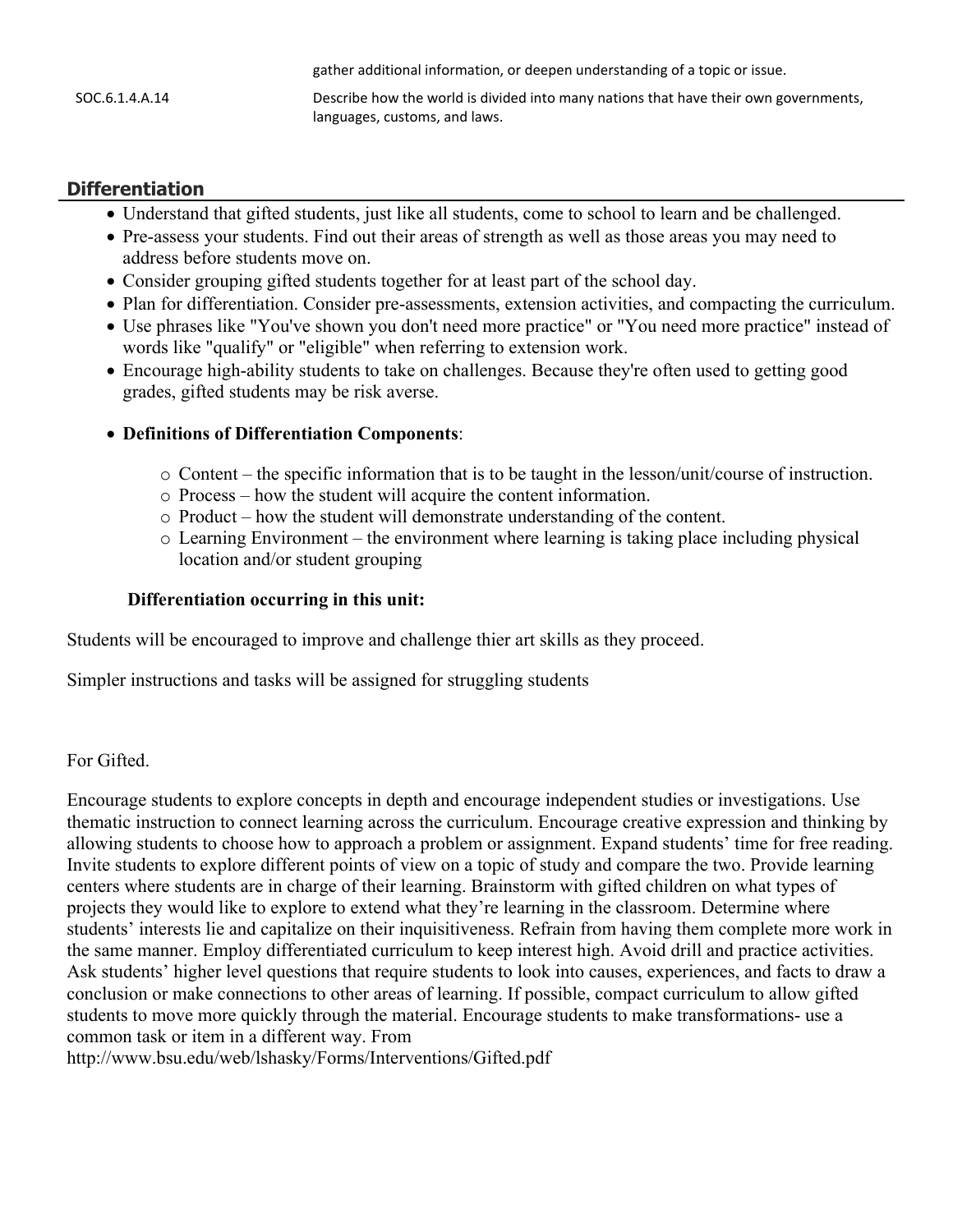# **Modifications & Accommodations**

In addition to the differentiation above, individual IEP's and 504's will be accommodated.

Refer to QSAC EXCEL SMALL SPED ACCOMMOCATIONS spreadsheet in this discipline.

# **Modifications and Accommodations used in this unit:**

# **Benchmark Assessments**

**Benchmark Assessments** are given periodically (e.g., at the end of every quarter or as frequently as once per month) throughout a school year to establish baseline achievement data and measure progress toward a standard or set of academic standards and goals.

### **Schoolwide Benchmark assessments:**

Aimsweb benchmarks 3X a year

Linkit Benchmarks 3X a year

DRA

# **Additional Benchmarks used in this unit:**

Teacher observation and recording of student mastery of art medium.

# **Formative Assessments**

Assessment allows both instructor and student to monitor progress towards achieving learning objectives, and can be approached in a variety of ways. **Formative assessment** refers to tools that identify misconceptions, struggles, and learning gaps along the way and assess how to close those gaps. It includes effective tools for helping to shape learning, and can even bolster students' abilities to take ownership of their learning when they understand that the goal is to improve learning, not apply final marks (Trumbull and Lash, 2013). It can include students assessing themselves, peers, or even the instructor, through writing, quizzes, conversation, and more. In short, formative assessment occurs throughout a class or course, and seeks to improve student achievement of learning objectives through approaches that can support specific student needs (Theal and Franklin, 2010, p. 151).

### **Formative Assessments used in this unit:**

Teacher observations during the process

Discussion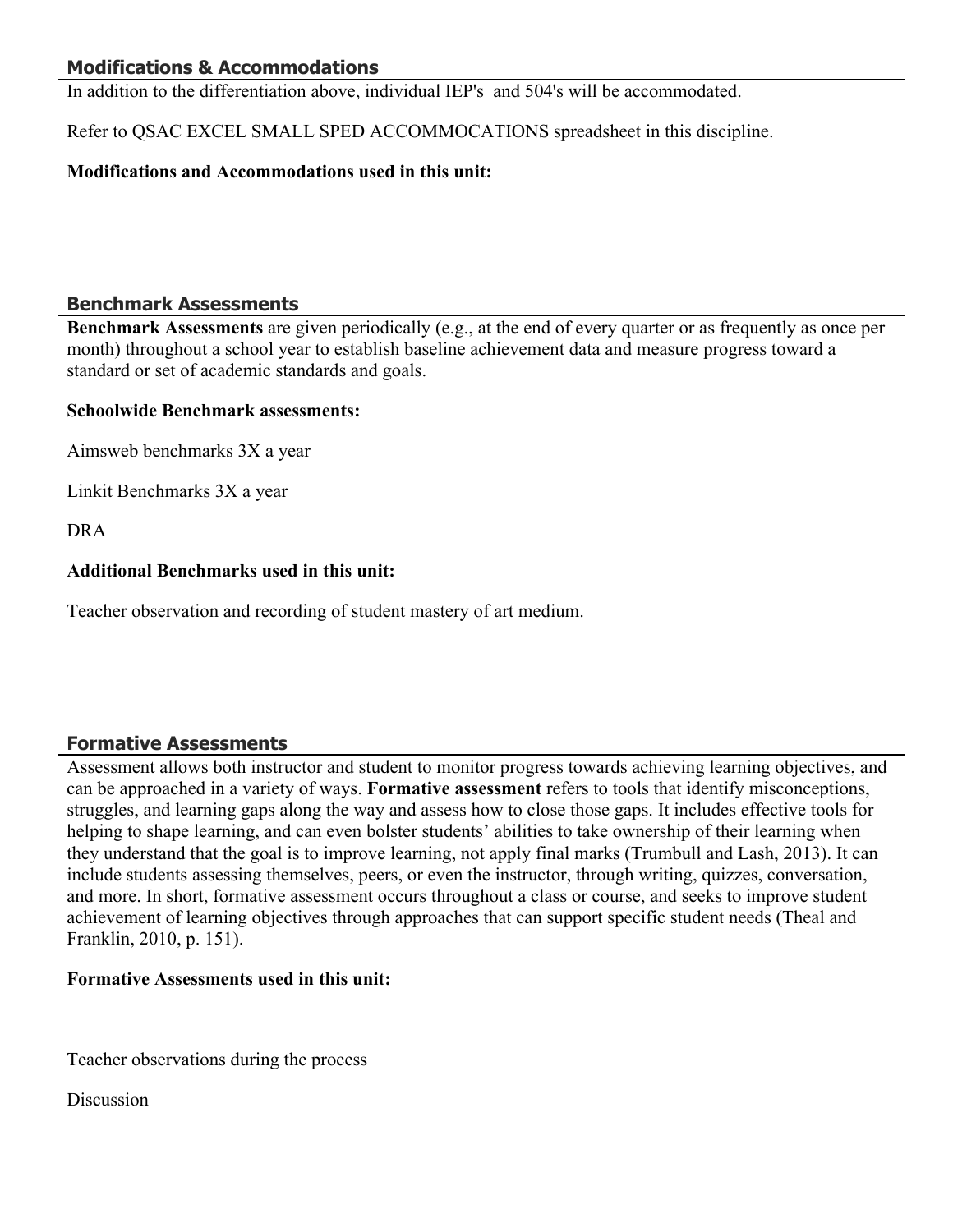#### **Summative Assessments**

**summative assessments** evaluate student learning, knowledge, proficiency, or success at the conclusion of an instructional period, like a unit, course, or program. Summative assessments are almost always formally graded and often heavily weighted (though they do not need to be). Summative assessment can be used to great effect in conjunction and alignment with formative assessment, and instructors can consider a variety of ways to combine these approaches.

#### **Summative assessments for this unit:**

Gallery walks

Completion of art project

# **Instructional Materials**

Art supplies

**Standards**

representations of Aboriginal art.

# VPA.1.1.2 All students will demonstrate an understanding of the elements and principles that govern the creation of works of art in dance, music, theatre, and visual art. VPA.1.1.2.D.CS1 The basic elements of art and principles of design govern art creation and composition. VPA.1.1.2.D.1 Identify the basic elements of art and principles of design in diverse types of artwork. VPA.1.1.2.D.CS2 Recognizing the elements of art and principles of design in artworks of known and emerging artists, as well as peers, is an initial step toward visual literacy. VPA.1.1.2.D.2 Identify elements of art and principles of design in specific works of art and explain how they are used. VPA.1.2.2.A.CS1 Dance, music, theatre, and visual artwork from diverse cultures and historical eras have distinct characteristics and common themes that are revealed by contextual clues within the works of art. VPA.1.2.2.A.CS2 The function and purpose of art-making across cultures is a reflection of societal values and beliefs. VPA.1.3.2.D.CS1 Visual statements in art are derived from the basic elements of art regardless of the format and medium used to create the art. There are also a wide variety of art media, each having its own materials, processes, and technical application methods for exploring solutions to creative problems. VPA.1.3.2.D.CS3 Each of the visual art forms uses various materials, tools, and techniques that are